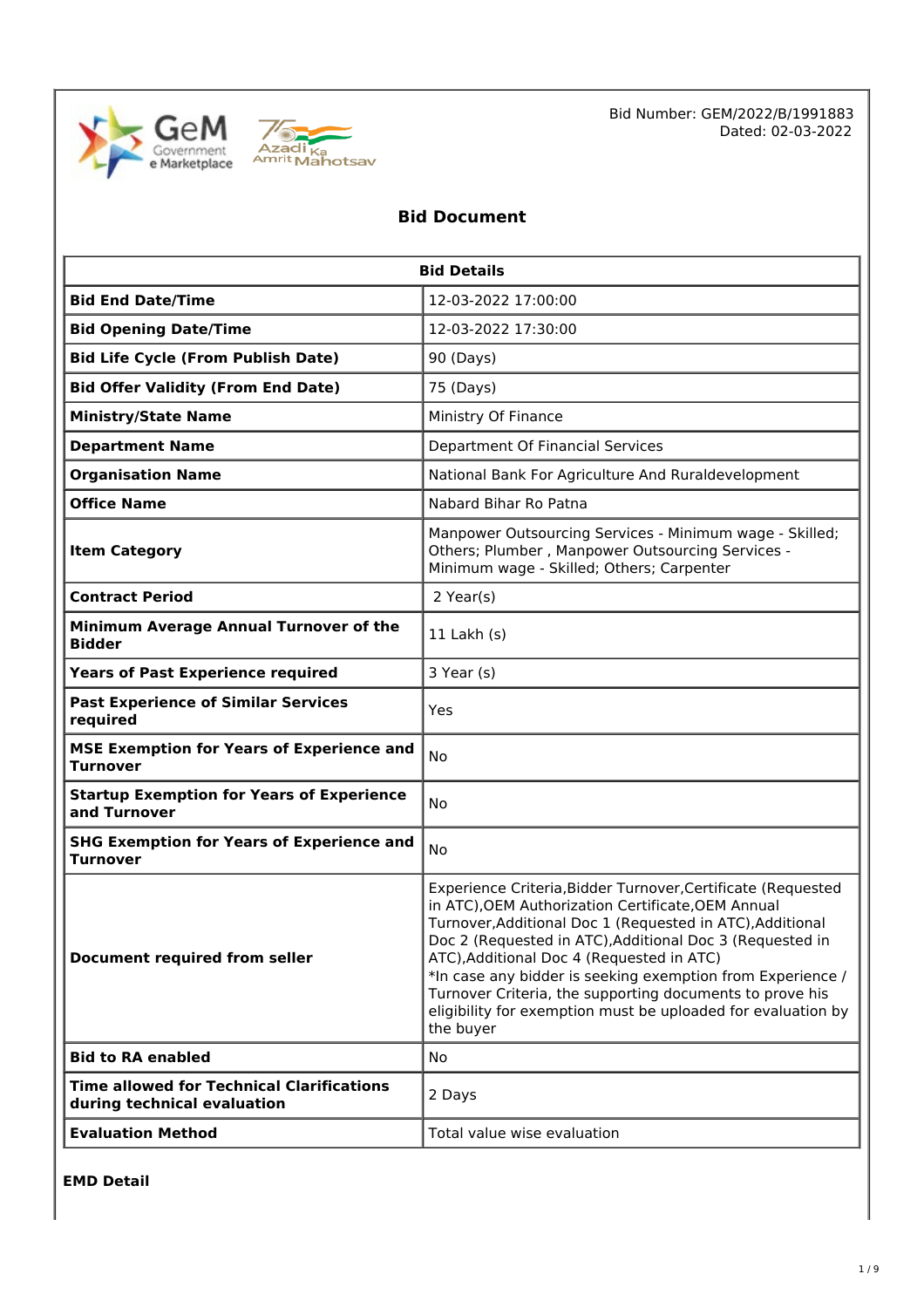| Advisory Bank                 | ll AXIS BANK LTD |
|-------------------------------|------------------|
| $\parallel$ EMD Percentage(%) | 2.00             |
| ll EMD Amount                 | 43900            |

#### **ePBG Detail**

| Advisory Bank                       | ll AXIS BANK LTD |
|-------------------------------------|------------------|
| ePBG Percentage(%)                  | 5.00             |
| Duration of ePBG required (Months). | ∸                |

(a). EMD EXEMPTION: The bidder seeking EMD exemption, must submit the valid supporting document for the relevant category as per GeM GTC with the bid. Under MSE category, only manufacturers for goods and Service Providers for Services are eligible for exemption from EMD. Traders are excluded from the purview of this Policy.

(b). EMD & Performance security should be in favour of Beneficiary, wherever it is applicable.

#### **Beneficiary:**

Manager NABARD BIHAR RO PATNA, Department of Financial Services, National Bank for Agriculture and RuralDevelopment, Ministry of Finance (Baidya Nath Singh)

#### **Splitting**

Bid splitting not applied.

1. The minimum average annual financial turnover of the bidder during the last three years, ending on 31st March of the previous financial year, should be as indicated above in the bid document. Documentary evidence in the form of certified Audited Balance Sheets of relevant periods or a certificate from the Chartered Accountant / Cost Accountant indicating the turnover details for the relevant period shall be uploaded with the bid. In case the date of constitution / incorporation of the bidder is less than 3-year-old, the average turnover in respect of the completed financial years after the date of constitution shall be taken into account for this criteria. 2. Years of Past Experience required: The bidder must have experience for number of years as indicated above in bid data sheet (ending month of March prior to the bid opening) of providing similar type of services to any Central / State Govt Organization / PSU / Public Listed Company. Copies of relevant contracts / orders to be uploaded along with bid in support of having provided services during each of the Financial year. 3. Past Experience of Similar Services: The Bidder must have successfully executed / completed at least one single order of 80 % of the Estimated Bid Value or 2 orders each of 50 % of the Estimated Bid Value or 3 orders each of 40 % of the Estimated Bid Value for similar service(s) in last three years to any Central / State Govt Organization / PSU / Public Listed Company. Copies of contracts / work orders and documentary evidence of successful execution / completion in support of Past Experience of Similar Services along with names, address and contact details of clients shall be uploaded with the bid for verification by the Buyer.

#### **Additional Qualification/Data Required**

**Annual turnover Required by Buyer in Crores:**0.11

**The Bidder should have executed at least X No. projects with contract value not less than yy for each contract of providing manpower services to Central/ State Government Departments/ Public Sector Undertakings/ Autonomous Bodies in last N financial years:**Minimum 1 similar work with Govt/PSUs/PSBs during last 3 years (ending 31.03.2021) with annual contract value (costing individually) not less than 80% of estimated annual tender value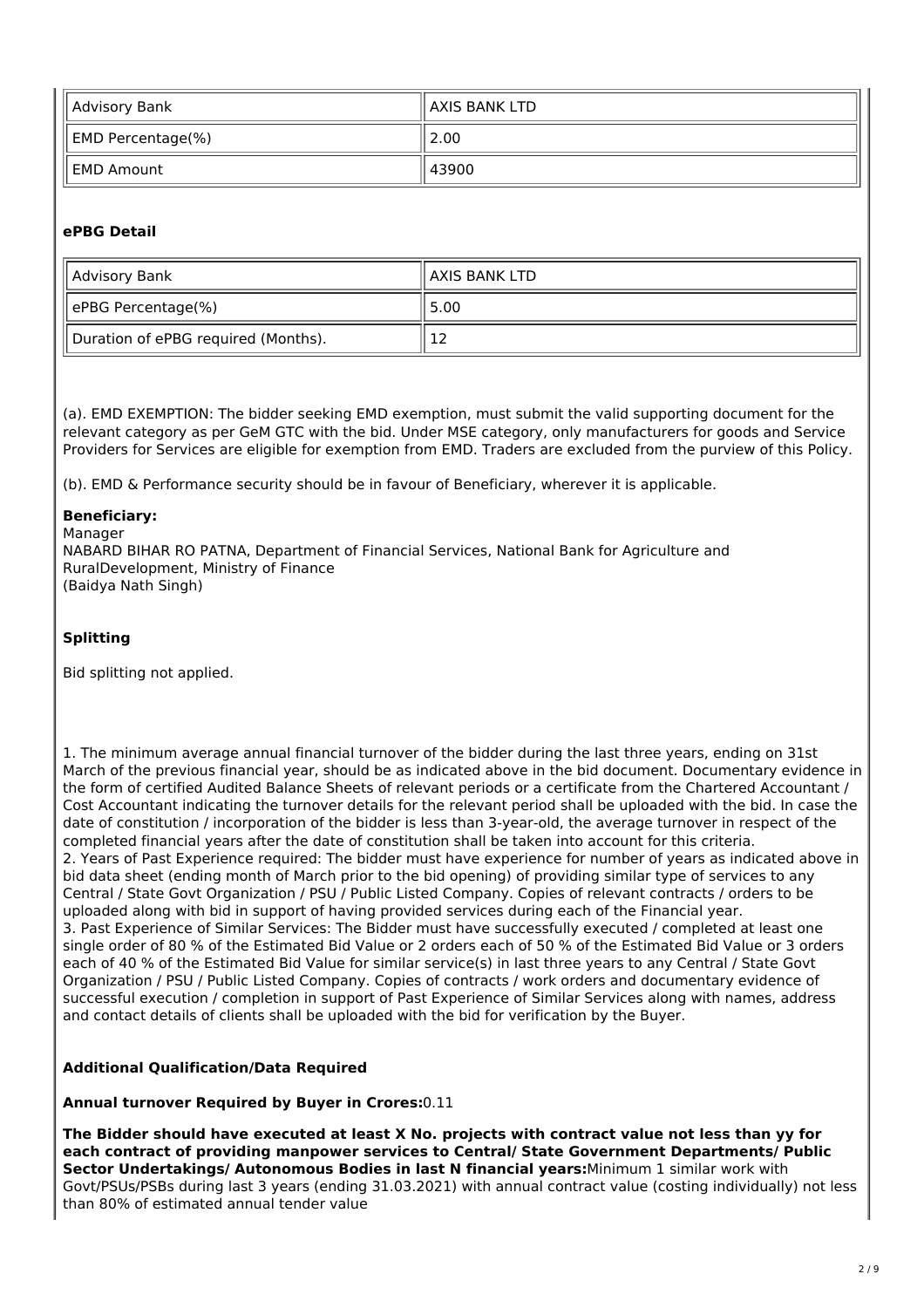**The Bidder should have executed at least X No. projects with supply of xx..no. of manpower in each contract of providing manpower services to Central/ State Government Departments/ Public Sector Undertakings/ Autonomous Bodies in last N financial years:**Minimum 2 similar work with Govt/PSUs/PSBs during last 3 years (ending 31.03.2021) with annual contract value (costing individually) not less than 50% of estimated annual tender value

**Geographic Presence: Office registration certificate:**Bihar

**Scope of work & Job description:**1646149661.pdf

**Please upload the list of resources alongwith quantity of each type of resource to be continued by the successful bidder/Service Provider under the new contract as per the Terms and Conditions of new contract concluded on the basis of this bid alongwith approval of Competent Authority.:**1646149824.pdf

**Buyer to upload undertaking that Minimum Wages indicated by him during Bid Creation are as per applicable Minimum Wages Act:**1646149840.pdf

**Buyer to upload Gazette notification for the breakup of ESI/EPF/ELDI etc if required:**1646150322.pdf

**This Bid is based on Quality & Cost Based Selelction (QCBS) . The technical qualification parameters are :-**

| Parameter Name | Max Marks | Cutoff Marks | <b>Qualification Methodology</b><br>  Document |
|----------------|-----------|--------------|------------------------------------------------|
| <b>OCBS</b>    | 100       | 70           | <b>View File</b>                               |

**Total Minimum Qualifying Marks for Technical Score:** 70

#### **QCBS Weightage(Technical:Financial):**30:70

**Interview Venue:**NABARD Bihar Regional Office, 4th & 5th Floor, B Bock, Mauryalok Complex, Dak Bunglow Road, Patna-800001

**Presentation Venue:**NABARD Bihar Regional Office, 4th & 5th Floor, B Bock, Mauryalok Complex, Dak Bunglow Road, Patna-800001

#### **Pre Bid Detail(s)**

| <b>Pre-Bid Date and Time</b><br><b>Pre-Bid Venue</b> |                                                                                                             |
|------------------------------------------------------|-------------------------------------------------------------------------------------------------------------|
| 09-03-2022 15:00:00                                  | NABARD Bihar Regional Office, 4th & 5th Floor, B Bock, Mauryalok Complex,<br>Dak Bunglow Road, Patna-800001 |

## **Manpower Outsourcing Services - Minimum Wage - Skilled; Others; Plumber ( 2 )**

#### **Technical Specifications**

| <b>Specification</b>             | <b>Values</b> |  |  |  |
|----------------------------------|---------------|--|--|--|
| Core                             |               |  |  |  |
| <b>Skill Category</b>            | Skilled       |  |  |  |
| Type of Function                 | Others        |  |  |  |
| List of Profiles                 | Plumber       |  |  |  |
| <b>Educational Qualification</b> | Not Required  |  |  |  |
| Specialization                   | Not Required  |  |  |  |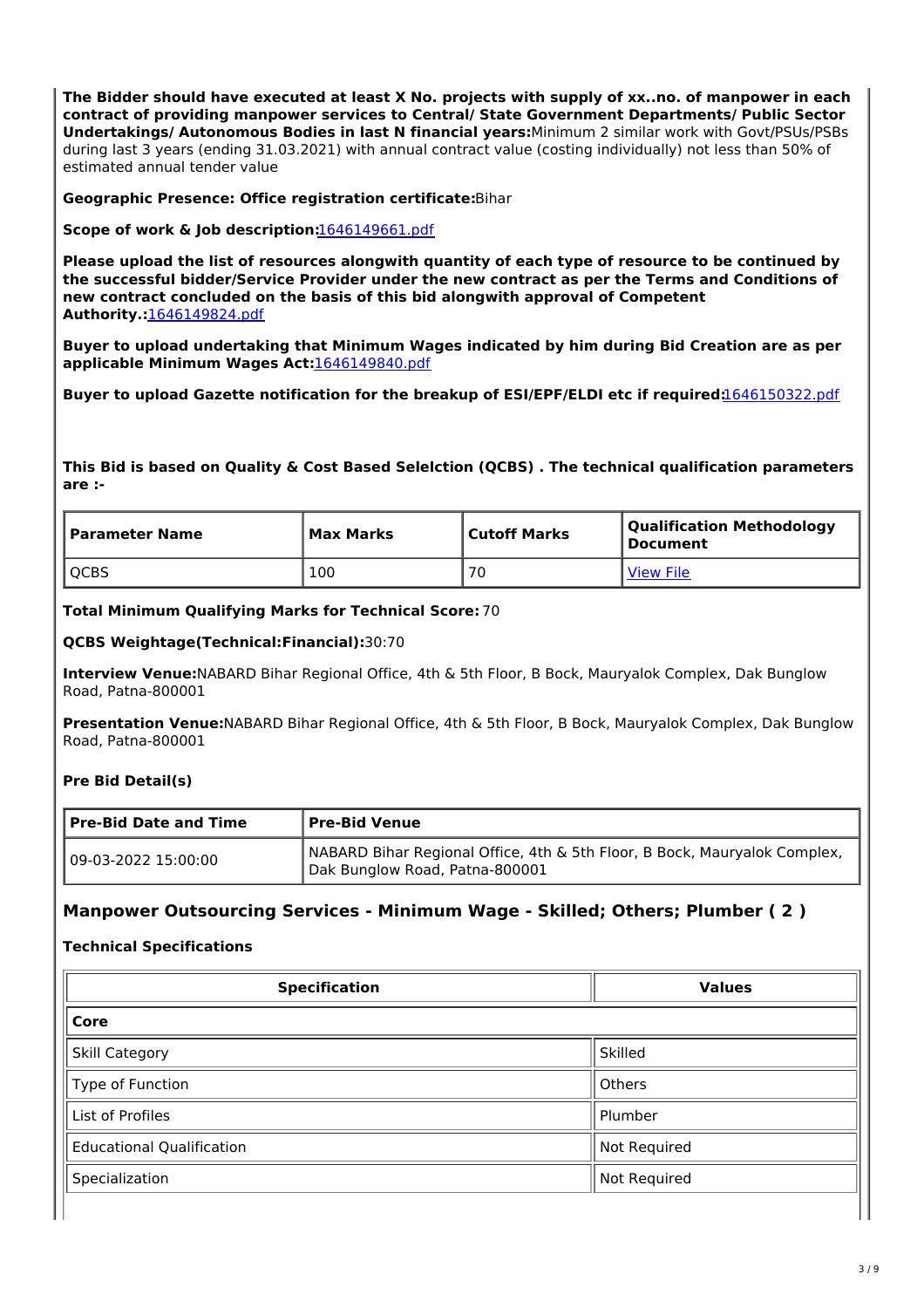| <b>Specification</b>                        | <b>Values</b>  |  |  |  |
|---------------------------------------------|----------------|--|--|--|
| <b>Post Graduation</b>                      | Not Required   |  |  |  |
| Specialization for PG                       | Not Applicable |  |  |  |
| Experience                                  | 3 to 7 Years   |  |  |  |
| <b>State</b>                                | <b>NA</b>      |  |  |  |
| Zipcode                                     | <b>NA</b>      |  |  |  |
| <b>District</b>                             | <b>NA</b>      |  |  |  |
| Addon(s)                                    |                |  |  |  |
| <b>Additional Details</b>                   |                |  |  |  |
| Title for Optional Allowances 2             | 0              |  |  |  |
| Title for Optional Allowances 3             | $\mathbf{0}$   |  |  |  |
| Designation                                 | <b>PLUMBER</b> |  |  |  |
| Title for Optional Allowances 1<br>$\Omega$ |                |  |  |  |
|                                             |                |  |  |  |

## **Additional Specification Documents**

## **Consignees/Reporting Officer and Quantity**

| S.No. | Consignee/Reporti<br>ng Officer | <b>Address</b> | <b>Number of</b><br><b>Resources to</b><br>be hired | <b>Additional</b><br>Requirement |
|-------|---------------------------------|----------------|-----------------------------------------------------|----------------------------------|
|       |                                 |                |                                                     |                                  |
|       |                                 |                |                                                     |                                  |
|       |                                 |                |                                                     |                                  |
|       |                                 |                |                                                     |                                  |
|       |                                 |                |                                                     |                                  |
|       |                                 |                |                                                     |                                  |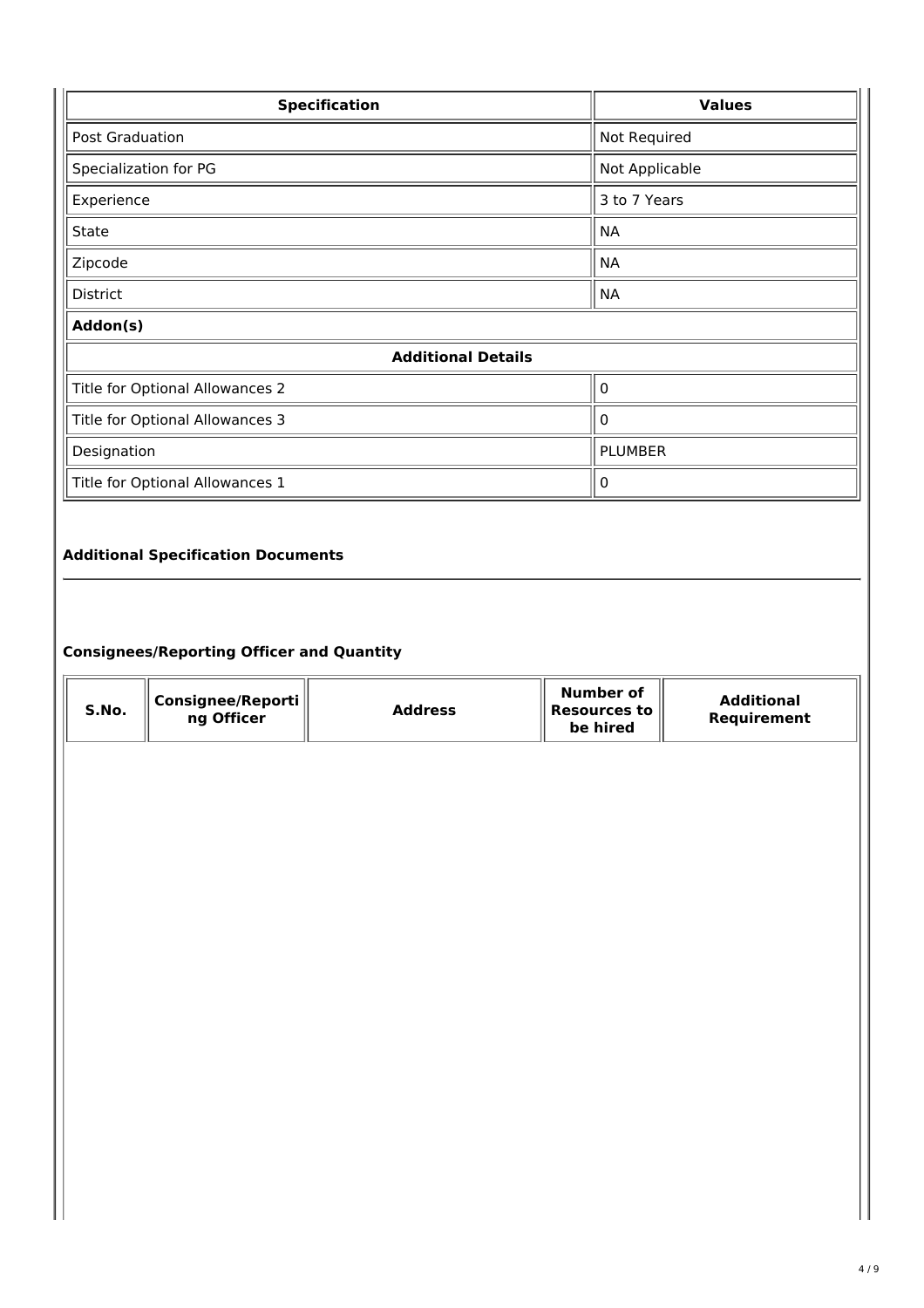| S.No.        | Consignee/Reporti<br>ng Officer | <b>Address</b>                                                                           | <b>Number of</b><br><b>Resources to</b><br>be hired | <b>Additional</b><br>Requirement                                                                                                                                                                                                                                                                                                                                                                                                                                                                                                                |
|--------------|---------------------------------|------------------------------------------------------------------------------------------|-----------------------------------------------------|-------------------------------------------------------------------------------------------------------------------------------------------------------------------------------------------------------------------------------------------------------------------------------------------------------------------------------------------------------------------------------------------------------------------------------------------------------------------------------------------------------------------------------------------------|
| $\mathbf{1}$ | Kameshwar Singh                 | 800001, Maurya Lok Complex,<br>Block "B", 4th and 5th Floor,<br>Dak Bungalow Road, Patna | 2                                                   | • Minimum daily<br>wage (INR)<br>exclusive of GST :<br>724<br>• Bonus (INR per<br>day) : 60.31<br>• ELDI (INR per day)<br>: 3.62<br>• EPF Admin Charge<br>(INR per day) :<br>3.62<br>• Optional<br>Allowances 1 (INR<br>per day) : $0$<br>• Optional<br>Allowances 2 (INR<br>per day) : $0$<br>• Optional<br>Allowances 3 (INR<br>per day): 0<br>• ESI (INR per day) :<br>23.53<br>• Number of working<br>days in a month :<br>26<br>• Provident Fund<br>(INR per day) :<br>86.88<br>• Tenure/ Duration of<br>Employment (in<br>$months$ ) : 24 |

## **Manpower Outsourcing Services - Minimum Wage - Skilled; Others; Carpenter ( 1 )**

## **Technical Specifications**

| <b>Specification</b>             | <b>Values</b>  |  |  |
|----------------------------------|----------------|--|--|
| Core                             |                |  |  |
| <b>Skill Category</b>            | Skilled        |  |  |
| Type of Function                 | Others         |  |  |
| List of Profiles                 | Carpenter      |  |  |
| <b>Educational Qualification</b> | Not Required   |  |  |
| Specialization                   | Not Required   |  |  |
| Post Graduation                  | Not Required   |  |  |
| Specialization for PG            | Not Applicable |  |  |
| Experience                       | 3 to 7 Years   |  |  |
| <b>State</b>                     | <b>NA</b>      |  |  |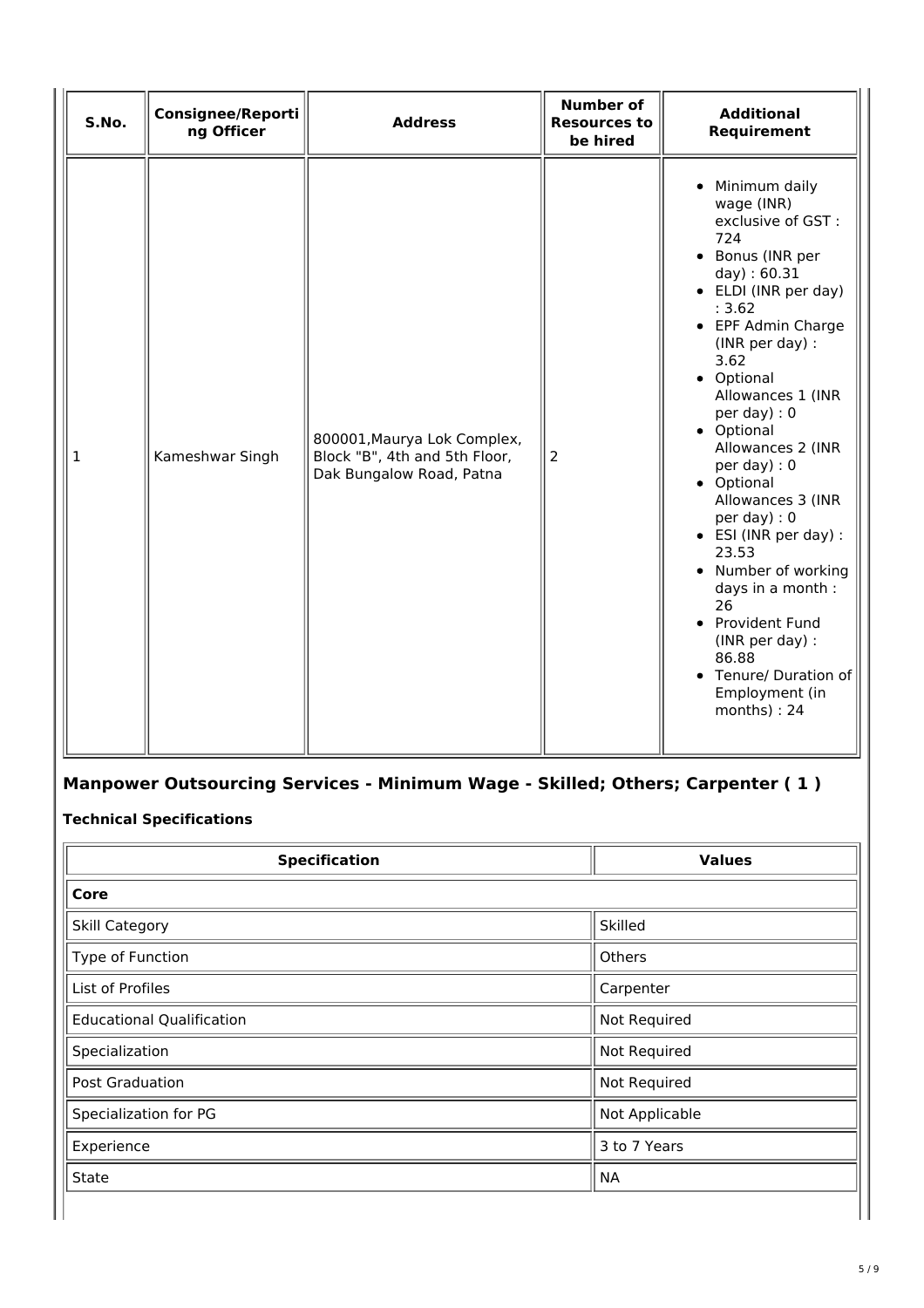| <b>Specification</b>                 | <b>Values</b>    |  |  |
|--------------------------------------|------------------|--|--|
| Zipcode                              | <b>NA</b>        |  |  |
| <b>District</b><br><b>NA</b>         |                  |  |  |
| Addon(s)                             |                  |  |  |
| <b>Additional Details</b>            |                  |  |  |
| Designation                          | <b>CARPENTER</b> |  |  |
| Title for Optional Allowances 3      |                  |  |  |
| Title for Optional Allowances 2      | 0                |  |  |
| Title for Optional Allowances 1<br>0 |                  |  |  |

## **Additional Specification Documents**

## **Consignees/Reporting Officer and Quantity**

| S.No. | <b>Consignee/Reporti</b><br>ng Officer | <b>Address</b>                                                                           | <b>Number of</b><br><b>Resources to</b><br>be hired | <b>Additional</b><br>Requirement                                                                                                                                                                                                                                                                                                                                                                                                                                                                                                                |
|-------|----------------------------------------|------------------------------------------------------------------------------------------|-----------------------------------------------------|-------------------------------------------------------------------------------------------------------------------------------------------------------------------------------------------------------------------------------------------------------------------------------------------------------------------------------------------------------------------------------------------------------------------------------------------------------------------------------------------------------------------------------------------------|
| 1     | Kameshwar Singh                        | 800001, Maurya Lok Complex,<br>Block "B", 4th and 5th Floor,<br>Dak Bungalow Road, Patna | 1                                                   | • ELDI (INR per day)<br>: 3.62<br>• Bonus (INR per<br>day) : 60.31<br>• EPF Admin Charge<br>(INR per day) :<br>3.62<br>• Optional<br>Allowances 1 (INR<br>per day) : $0$<br>• Optional<br>Allowances 2 (INR<br>per day) : $0$<br>• Optional<br>Allowances 3 (INR<br>per day) : $0$<br>• Minimum daily<br>wage (INR)<br>exclusive of GST :<br>724<br>• Number of working<br>days in a month :<br>26<br>• Provident Fund<br>(INR per day) :<br>86.88<br>• ESI (INR per day) :<br>23.53<br>• Tenure/ Duration of<br>Employment (in<br>months) : 24 |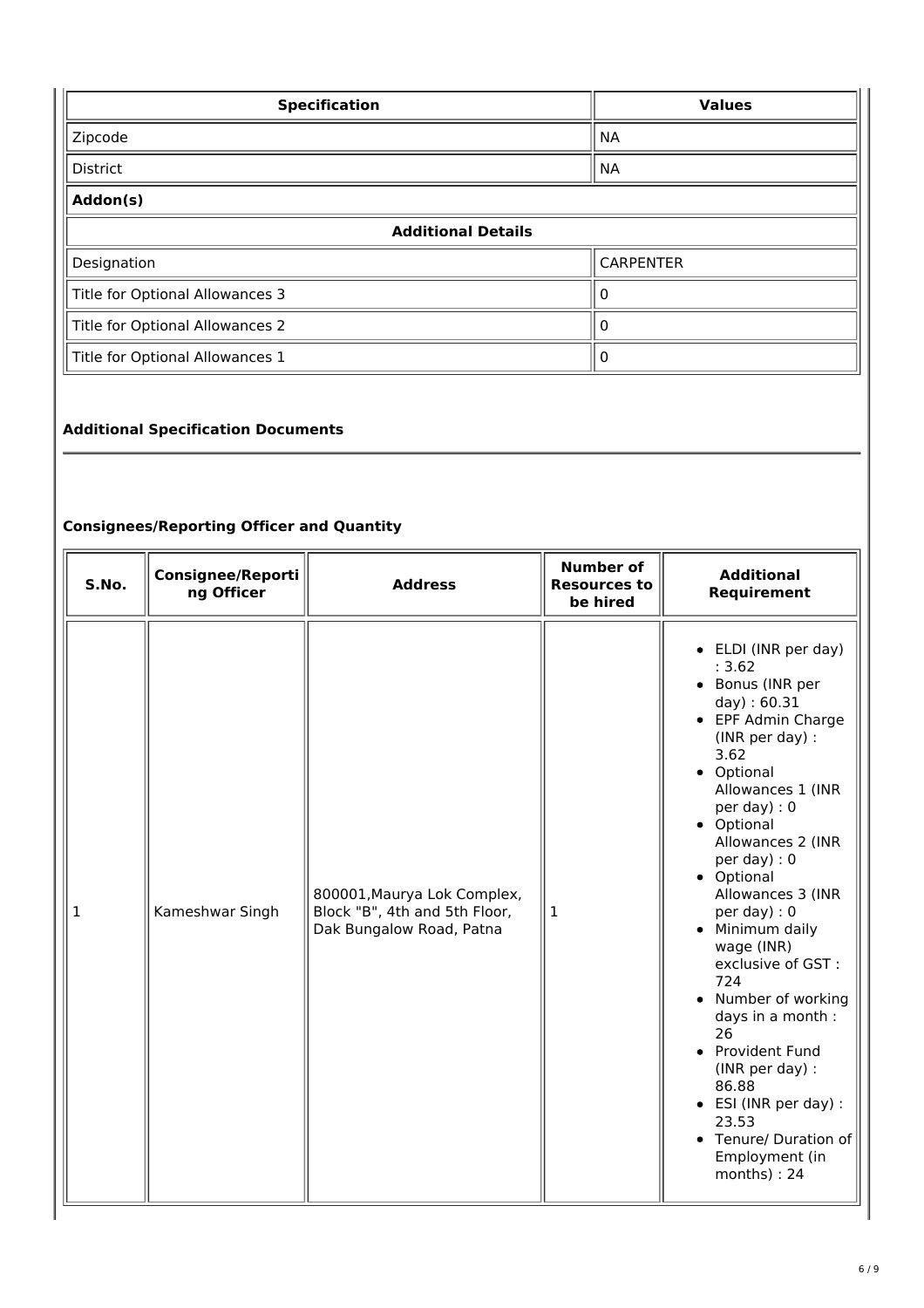# **Buyer Added Bid Specific Terms and Conditions**

#### 1. **Service & Support**

AVAILABILITY OF OFFICE OF SERVICE PROVIDER: An office of the Service Provider must be located in the state of Consignee. DOCUMENTARY EVIDENCE TO BE SUBMITTED.

## 2. **Generic**

Buyer Organization specific Integrity Pact shall have to be complied by all bidders. Bidders shall have to upload scanned copy of signed integrity pact as per Buyer organizations policy along with bid. Click here to view the file

## 3. **Generic**

Duration of the service contract may be extended up to 6 months beyond the initial contract duration (subject to satisfactory performance and mutual consent).

## 4. **Generic**

**End User Certificate:** Wherever Bidders are insisting for End User Certificate from the Buyer, same shall be provided in Buyer's standard format only.

## 5. **Generic**

#### Malicious Code Certificate:

The seller should upload following certificate in the bid:-

(a) This is to certify that the Hardware and the Software being offered, as part of the contract, does not contain Embedded Malicious code that would activate procedures to :-

- (i) Inhibit the desires and designed function of the equipment.
- (ii) Cause physical damage to the user or equipment during the exploitation.
- (iii) Tap information resident or transient in the equipment/network.

(b) The firm will be considered to be in breach of the procurement contract, in case physical damage, loss of information or infringements related to copyright and Intellectual Property Right (IPRs) are caused due to activation of any such malicious code in embedded software.

#### 6. **Generic**

OPTION CLAUSE: The Purchaser reserves the right to increase or decrease the quantity to be ordered up to 25 percent of bid quantity at the time of placement of contract. The purchaser also reserves the right to increase the ordered quantity by up to 25% of the contracted quantity during the currency of the contract at the contracted rates. Bidders are bound to accept the orders accordingly.

## 7. **Generic**

Without prejudice to Buyer's right to price adjustment by way of discount or any other right or remedy available to Buyer, Buyer may terminate the Contract or any part thereof by a written notice to the Seller, if:

i) The Seller fails to comply with any material term of the Contract.

ii) The Seller informs Buyer of its inability to deliver the Material(s) or any part thereof within the stipulated Delivery Period or such inability otherwise becomes apparent.

iii) The Seller fails to deliver the Material(s) or any part thereof within the stipulated Delivery Period and/or to replace/rectify any rejected or defective Material(s) promptly.

iv) The Seller becomes bankrupt or goes into liquidation.

v) The Seller makes a general assignment for the benefit of creditors.

vi) A receiver is appointed for any substantial property owned by the Seller.

vii) The Seller has misrepresented to Buyer, acting on which misrepresentation Buyer has placed the Purchase Order on the Seller.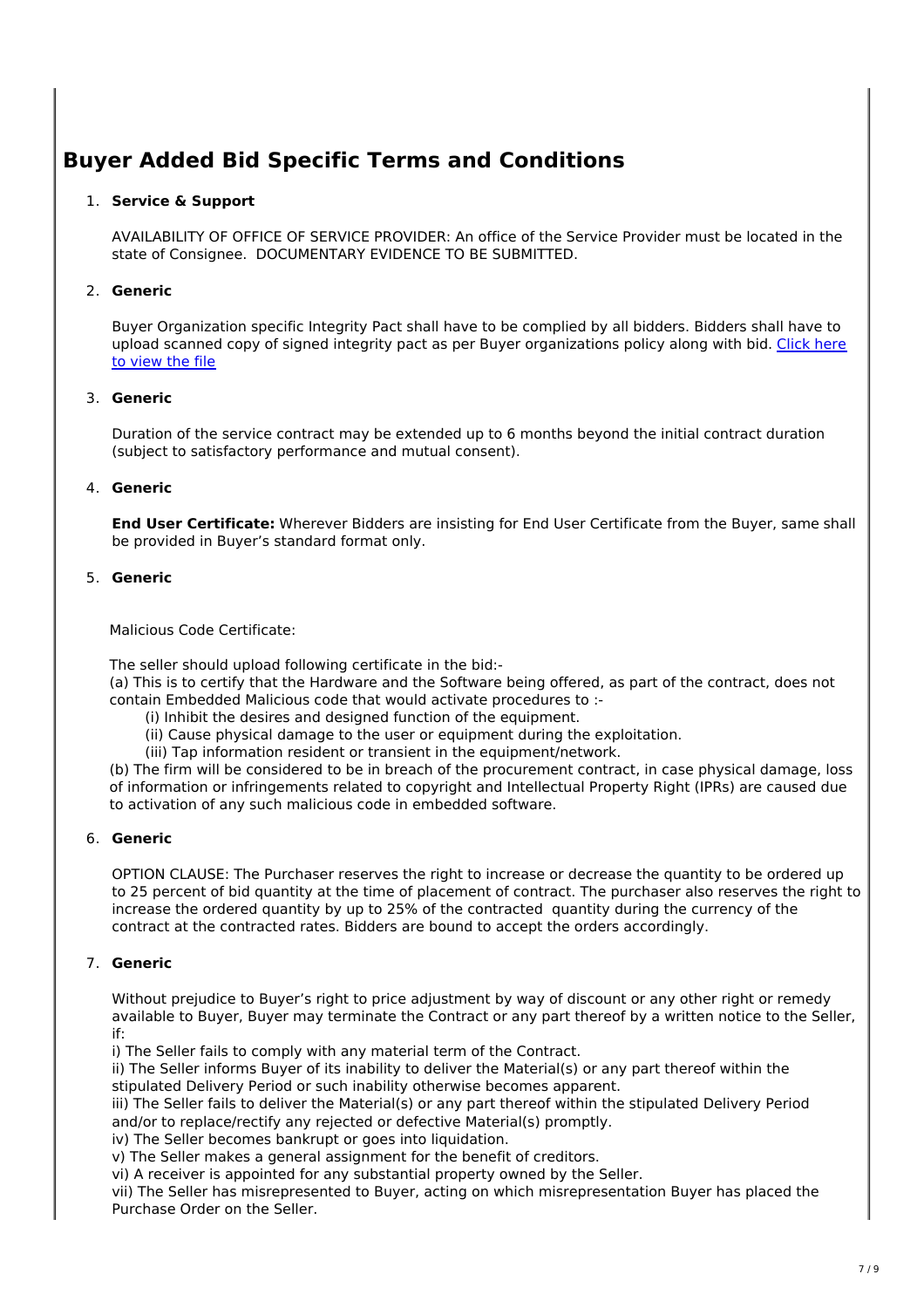#### 8. **Forms of EMD and PBG**

Bidders can also submit the EMD with Payment online through RTGS / internet banking in Beneficiary name NATIONAL BANK FOR AGRICULTURE AND RURAL DEVELOPMENT Account No. NABADMN25 IFSC Code NBRD0000002 Bank Name NABARD Branch address HEAD OFFICE MUMBAI.

Bidder to indicate bid number and name of bidding entity in the transaction details field at the time of online transfer. Bidder has to upload scanned copy / proof of the Online Payment Transfer along with bid.

#### 9. **Past Project Experience**

For fulfilling the experience criteria any one of the following documents may be considered as valid proof for meeting the experience criteria:

a. Purchase Order copy along with Invoice(s) with self-certification by the bidder that supplies against the invoices have been executed.

b. Execution certificate by client with order value.

c. Any other document in support of order execution like Third Party Inspection release note, etc.

#### 10. **Generic**

**Upload Manufacturer authorization:** Wherever Authorised Distributors are submitting the bid, Manufacturers Authorisation Form (MAF)/Certificate with OEM details such as name, designation, address, e-mail Id and Phone No. required to be furnished along with the bid.

#### 11. **Service & Support**

The Service Provider is required to have at least 10 % of the required manpower on service provider's payroll for at least one year. Necessary documents relating to such manpower will be uploaded by the bidder for verification of the buyer. Such manpower will be part of total manpower to be provided by the Service Provider in case he gets the contract against this bid.

#### 12. **Service & Support**

The Service Provider must own 10% of the bid quantity of vehicles in Service Provider's name or in the name of the proprietor / partner of the Service Provider. Necessary documents relating to proof of ownership will be uploaded by the bidder for verification of the buyer. Such Service Provider owned vehicles will be part of the fleet to be deployed by the Service Provider in case he gets the contract against this bid.

#### 13. **Generic**

1. The Seller shall not assign the Contract in whole or part without obtaining the prior written consent of buyer.

2. The Seller shall not sub-contract the Contract in whole or part to any entity without obtaining the prior written consent of buyer.

3. The Seller shall, notwithstanding the consent and assignment/sub-contract, remain jointly and severally liable and responsible to buyer together with the assignee/ sub-contractor, for and in respect of the due performance of the Contract and the Sellers obligations there under.

#### 14. **Forms of EMD and PBG**

Successful Bidder can submit the Performance Security in the form of Payment online through RTGS / internet banking also (besides PBG which is allowed as per GeM GTC). On-line payment shall be in Beneficiary name NATIONAL BANK FOR AGRICULTURE AND RURAL DEVELOPMENT Account No. NABADMN25 IFSC Code NBRD0000002 Bank Name NABARD Branch address HEAD OFFICE MUMBAI. Successful Bidder to indicate Contract number and name of Seller entity in the transaction details field at the time of on-line transfer. Bidder has to upload scanned copy / proof of the Online Payment Transfer in place of PBG within 15 days of award of contract.

#### 15. **Generic**

Supplier shall ensure that the Invoice is raised in the name of Consignee with GSTIN of Consignee only.

#### 16. **Payment**